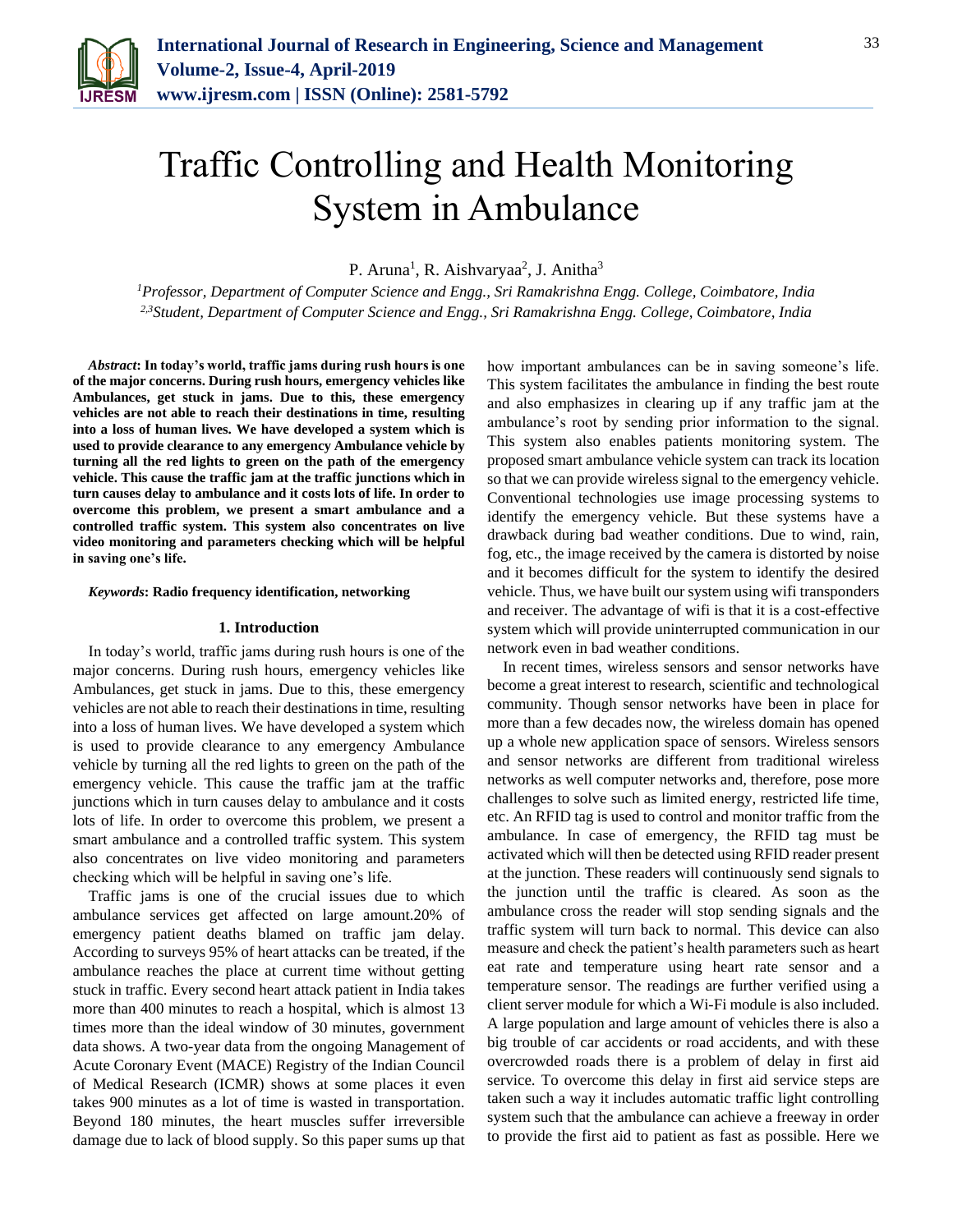

also have a patient monitoring system.

In health monitoring system, the patient's vital health parameters such as heart rate and body temperature is measured. These parameters are sent to a PC in ambulance via serial communication and this data will be sent to the hospital server. In traffic control system an RF transmitter on the ambulance will communicate with the RF receiver mounted on the signal post. An algorithm is used to control and monitor. The traffic signals automatically based on the key pressed by the driver from keyboard in the ambulance. The information reading the current as well as future location of ambulance is sent from the ambulance itself. This information is used to optimally control the traffic.

## **2. Related works**

To There are lot varieties of health monitoring and wearable health care devices emerged these days, but installing it in the ambulance along with that of the traffic monitoring and controlling system has not yet been invented. Smart ambulance European procedure platform (SAEPP) has taken initiative only to minimize the risk of infection, reducing time at hospital admission. Currently the automatic traffic control system, includes the accident detecting and alerting tracking mechanism. Until now there is only facilities to detect patient's health parameters and no live video streaming is implemented. Few of these smart devices will play an important role in improving the quality of medical care, bringing convenience for patients and improving the management level of hospitals. However, due to the limitation of communication protocols, there exists non unified architecture that can connect all intelligent things in smart hospitals.

Some healthcare systems collect, in real time, both environmental conditions and patients' physiological parameters via an ultra-low-power Hybrid Sensing Network (HSN) composed of 6LoWPAN nodes integrating UHF RFID functionalities. Sensed data are delivered to a control centre where an advanced monitoring application makes them easily accessible by both local and remote users via a REST web service. The simple proof of concept implemented to validate the proposed SHS has highlighted a number of key capabilities and aspects of novelty which represent a significant step forward compared to the actual state of art.

To take care for the elderly person a smart band will be introduced which will monitor all the health issues such as pulse, blood pressure and mainly it will monitor the heart beats of the person. This smart band can be easily wearable on the wrist of our hand and it will be connected to smartphones all the time. The data collected from this band will be easily transferred with the help of provided application with the help of smartphones. Smart band will monitor the person 24X7 and will keep on sending the data. This large amount of data will be send to a centralized database, where large amount of data will get collected in a systematic way. All the process will take place automatically with the help of IoT i.e., Internet of Things. This

collected data will get filtered to check for any irregularities, this will be done by checking the readings collected from the smart band i.e. if the readings are below or above the average health limits then the person will be informed or prompted with the prescribed medicine by the doctor on their smartphone with the help of the application. There are times in which matter can get serious if a person is about to get a cardiac arrest. In those times our service will play a crucial role by prompting that person's family member which will be already provided by the smart band user through application to the database and an emergency ambulance service will get dispatched carrying all the emergency equipment. The dispatched ambulance will be aware of the location of the person with the help of smart band or the smartphone application. The user or the caretaker of that person will be able to track the location of the dispatched ambulance on their smartphones with the help of Global Positioning System (GPS) and Google maps APIs on this application.

The most precious time in these kinds of emergencies is when the patient enters the ambulance to the point of reaching the hospital and to get hospital staffs to get ready for the emergency case. To deal with these kinds of situations our project will provide live readings of the patient to the hospital so that hospital staff can get ready for treating the casualty. It is said that treatment given while taking patient from source place till hospital is most crucial in case of any heart related problem and emergency. Thus, Hospital administrative person can guide which actions should be taken until patient it reaches hospital. This will make emergency medical facility more responsive and time saving.

# **3. Proposed system**

A large population and large amount of vehicles there is also a big trouble of car accidents or road accidents, and with these overcrowded roads there is a problem of delay in first aid service. To overcome this delay in first aid service steps are taken such a way it includes automatic traffic light controlling system such that the ambulance can achieve a freeway in order to provide the first aid to patient as fast as possible. Here we also have a patient monitoring system. In health monitoring system, the patient's vital health parameters such as heart rate and body temperature is measured. These parameters are sent to a PC in ambulance via serial communication and this data will be sent to the hospital server. In traffic control system an RF transmitter on the ambulance will communicate with the RF receiver mounted on the signal post. An algorithm is used to control and monitor. The traffic signals automatically based on the key pressed by the driver from keyboard in the ambulance. The information reading the current as well as future location of ambulance is sent from the ambulance itself. This information is used to optimally control the traffic.

The LM35 is one kind of commonly used temperature sensor that can be used to measure temperature with an electrical o/p comparative to the temperature (in °C). It can measure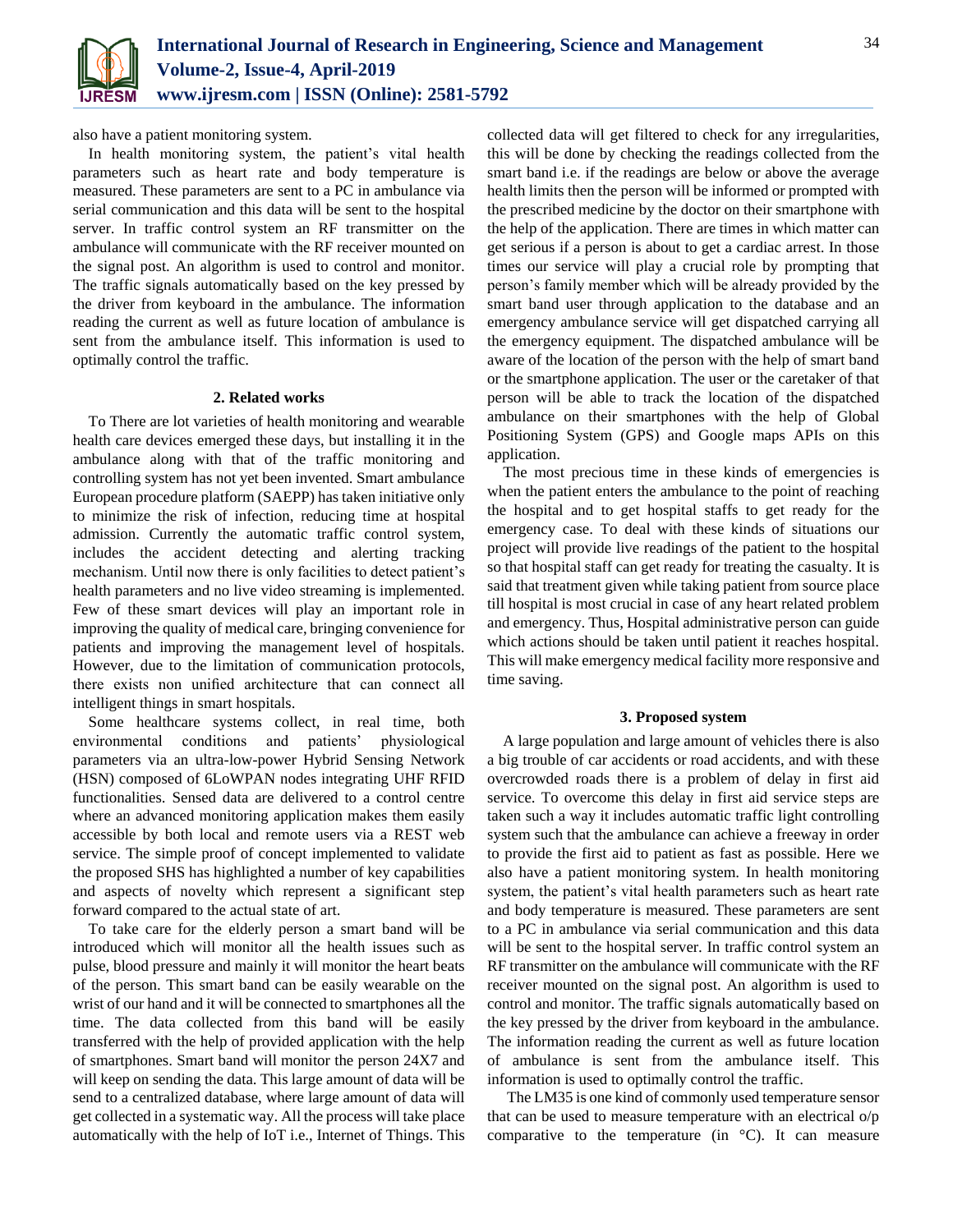

temperature more correctly compare with a thermistor. This sensor generates a high output voltage than thermocouples and may not need that the output voltage is amplified. The LM35 has an output voltage that is proportional to the Celsius temperature. The scale factor is .01V/°C. The front of the sensor is the pretty side with the Heart logo. This is the side that makes contact with the skin. On the front you see a small round hole, which is where the LED shines through from the back, and there is also a little square just under the LED. The square is an ambient light sensor, exactly like the one used in cell phones, tablets, and laptops, to adjust the screen brightness in different light conditions.





Fig. 2. Traffic monitoring system

The LED shines light into the fingertip or earlobe, or other capillary tissue, and sensor reads the light that bounces back. The back of the sensor is where the rest of the parts are mounted. We put them there so they would not get in the way of the of the sensor on the front. Even the LED we are using is a reverse mount LED. as a chip, the ESP8266 is also hard to access and use. You have to solder wires, with the appropriate analog voltage, to its PINs for the simplest tasks such as powering it on or sending a keystroke to the "computer" on the chip. While this level of integration is not a problem when the ESP8266 is used as an embedded controller chip in massproduced electronics, it is a huge burden for hobbyists, hackers, or students who want to experiment with it in their own IoT projects. Borrowing a page from the successful playbooks of Arduino or a Raspberry Pi, the Node MCU project aims to simplify ESP8266 development. It has two key components. RFID installed at the traffic signal tracks the RFID tagged ambulance and sends the data to the cloud. After the acknowledgment for the user through the mobile app, the particular signal is made Green for some time and after the ambulance passes by, it regains its original flow of the sequence of signaling, if this scheme is fully automated, it finds the ambulance spot, controls the traffic lights. This system controls the traffic lights and saves the time during emergency times.

## **4. Experiments and results**

The results can be displayed in the serial monitor and mobile

screens by connecting to the Wi-Fi module. By connecting the IP address.

You have to solder wires, with the appropriate analog voltage, to its PINs for the simplest tasks such as powering it on or sending a keystroke to the "computer" on the chip. And, you have to program it in low-level machine instructions that can be interpreted by the chip hardware. While this level of integration is not a problem when the ESP8266 is used as an embedded controller chip in mass-produced electronics, it is a huge burden for hobbyists, hackers, or students who want to experiment with it in their own IoT projects.

| <b>Digital Thermometer</b> |  |
|----------------------------|--|
| Temperature (*C)= 1.61     |  |
| Temperature $(F) = 34.90$  |  |
| <b>PulseRate = 1</b>       |  |
|                            |  |
|                            |  |
|                            |  |
|                            |  |
|                            |  |
|                            |  |
|                            |  |

Fig. 3. Output screen



Fig. 4. Heart beat sensor

The Node MCU (Node Micro Controller Unit) as shown in Fig. 4 is an open source software and hardware development environment that is built around a very inexpensive System-ona-Chip (SoC) called the ESP8266. The ESP8266, designed and manufactured by Espressif Systems, contains all crucial elements of the modern computer: CPU, RAM, networking (Wi-Fi), and even a modern.

Radio Frequency, any frequency within the electromagnetic spectrum associated with radio wave propagation. When an RF current is supplied to an antenna, an electromagnetic field is created that then is able to propagate through space. Many wireless technologies are based on RF field propagation. Radio Frequency: The 10 kHz to 300 GHz frequency range that can